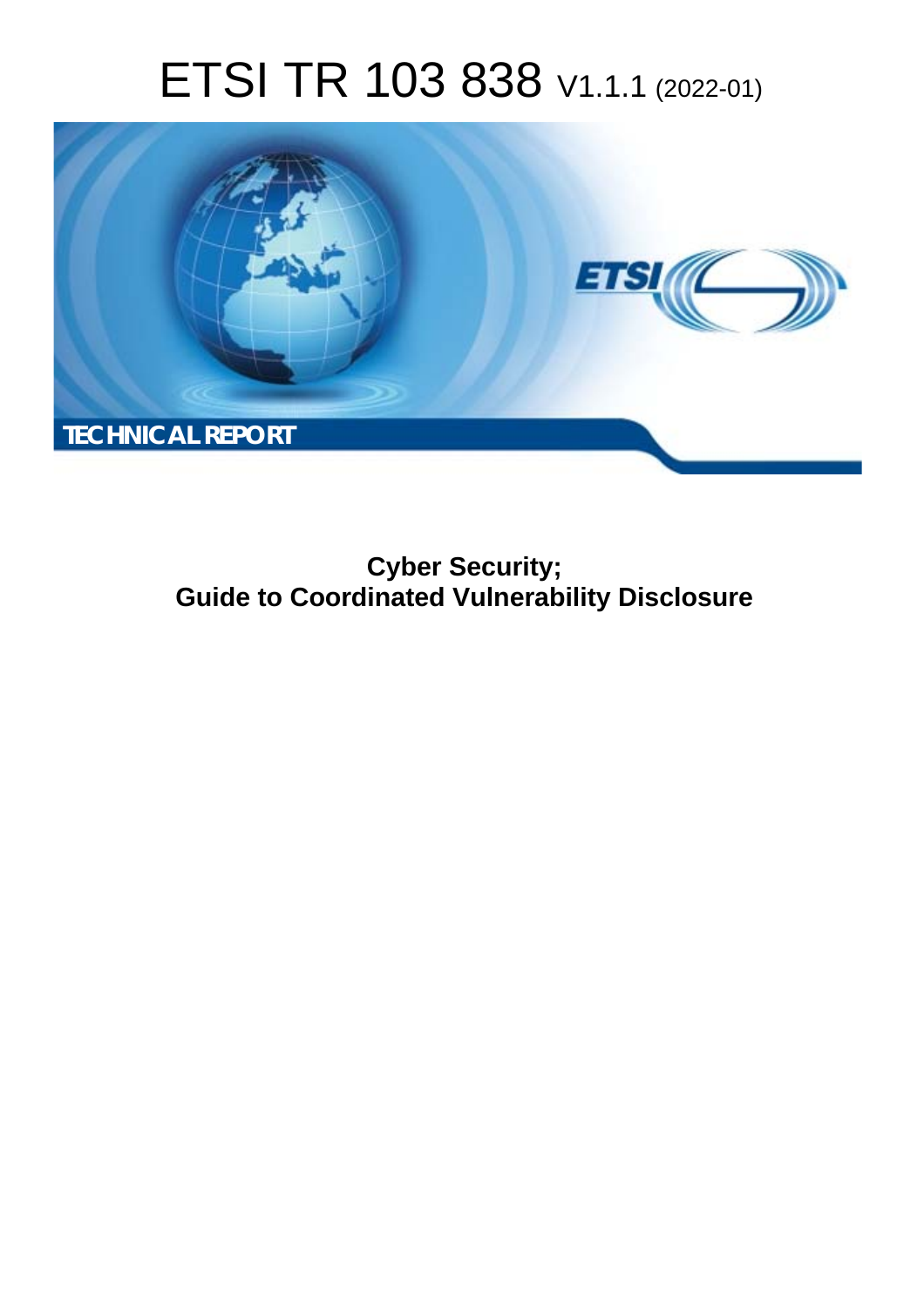Reference DTR/CYBER-0062

Keywords

cyber security, vulnerabilities

#### *ETSI*

650 Route des Lucioles F-06921 Sophia Antipolis Cedex - FRANCE

Tel.: +33 4 92 94 42 00 Fax: +33 4 93 65 47 16

Siret N° 348 623 562 00017 - APE 7112B Association à but non lucratif enregistrée à la Sous-Préfecture de Grasse (06) N° w061004871

#### *Important notice*

The present document can be downloaded from: <http://www.etsi.org/standards-search>

The present document may be made available in electronic versions and/or in print. The content of any electronic and/or print versions of the present document shall not be modified without the prior written authorization of ETSI. In case of any existing or perceived difference in contents between such versions and/or in print, the prevailing version of an ETSI deliverable is the one made publicly available in PDF format at [www.etsi.org/deliver](http://www.etsi.org/deliver).

Users of the present document should be aware that the document may be subject to revision or change of status. Information on the current status of this and other ETSI documents is available at <https://portal.etsi.org/TB/ETSIDeliverableStatus.aspx>

If you find errors in the present document, please send your comment to one of the following services: <https://portal.etsi.org/People/CommiteeSupportStaff.aspx>

#### *Notice of disclaimer & limitation of liability*

The information provided in the present deliverable is directed solely to professionals who have the appropriate degree of experience to understand and interpret its content in accordance with generally accepted engineering or other professional standard and applicable regulations.

No recommendation as to products and services or vendors is made or should be implied.

No representation or warranty is made that this deliverable is technically accurate or sufficient or conforms to any law and/or governmental rule and/or regulation and further, no representation or warranty is made of merchantability or fitness for any particular purpose or against infringement of intellectual property rights.

In no event shall ETSI be held liable for loss of profits or any other incidental or consequential damages.

Any software contained in this deliverable is provided "AS IS" with no warranties, express or implied, including but not limited to, the warranties of merchantability, fitness for a particular purpose and non-infringement of intellectual property rights and ETSI shall not be held liable in any event for any damages whatsoever (including, without limitation, damages for loss of profits, business interruption, loss of information, or any other pecuniary loss) arising out of or related to the use of or inability to use the software.

#### *Copyright Notification*

No part may be reproduced or utilized in any form or by any means, electronic or mechanical, including photocopying and microfilm except as authorized by written permission of ETSI. The content of the PDF version shall not be modified without the written authorization of ETSI.

The copyright and the foregoing restriction extend to reproduction in all media.

© ETSI 2022. All rights reserved.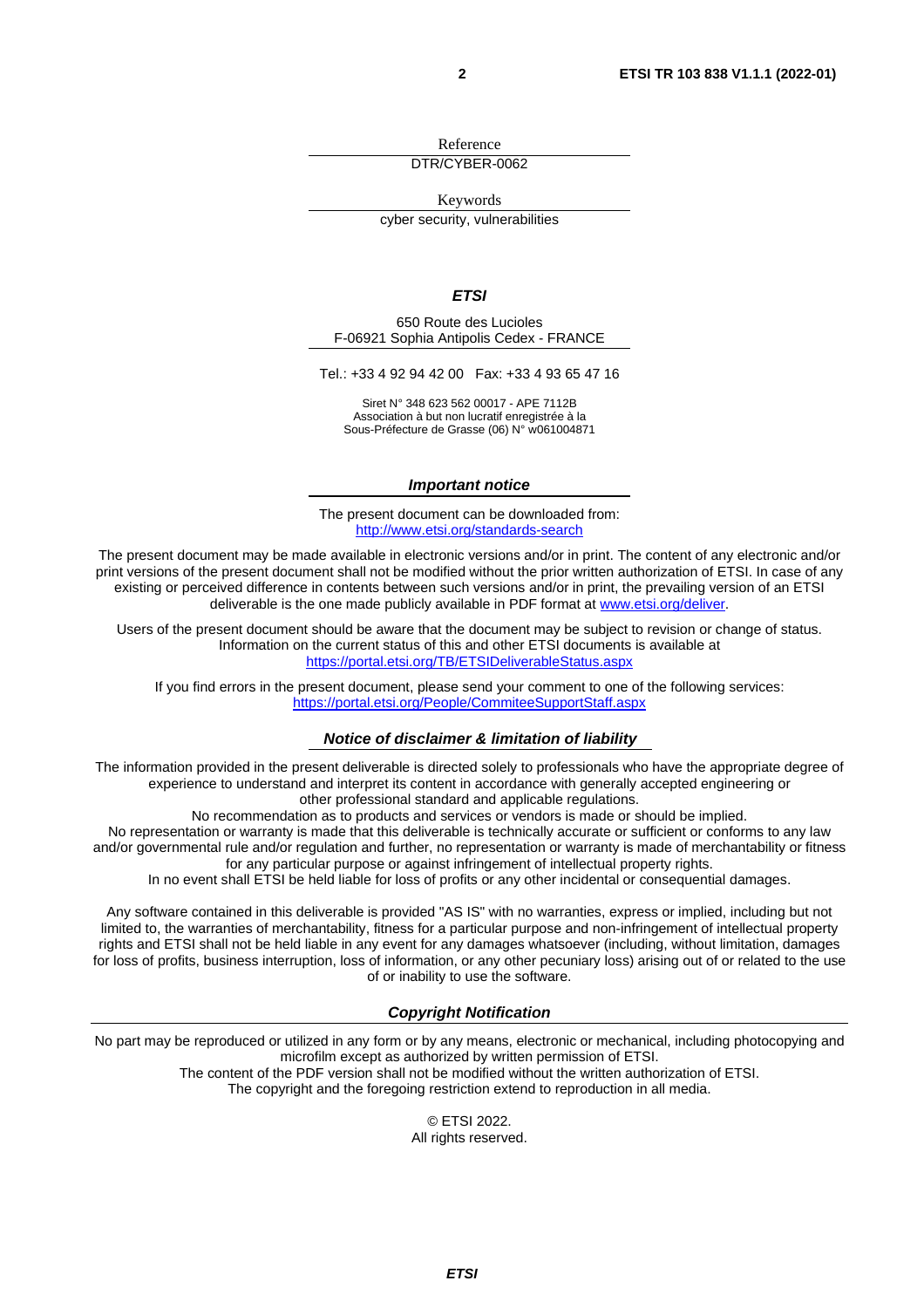# Contents

| 1                     |  |
|-----------------------|--|
| $\overline{2}$<br>2.1 |  |
| 2.2                   |  |
| 3                     |  |
| 3.1                   |  |
| 3.2                   |  |
| 3.3                   |  |
| 4                     |  |
| 4.1                   |  |
| 4.2                   |  |
| 4.3                   |  |
| 5                     |  |
| 5.1                   |  |
| 5.2                   |  |
| 5.3                   |  |
| 5.3.1                 |  |
| 5.3.2                 |  |
| 5.4                   |  |
| 5.5                   |  |
| 5.5.1                 |  |
| 5.5.2                 |  |
| 5.5.3                 |  |
| 5.5.4                 |  |
| 5.5.5                 |  |
| 5.6                   |  |
|                       |  |
| 5.6.1                 |  |
| 5.6.2                 |  |
| 6                     |  |
| 6.1                   |  |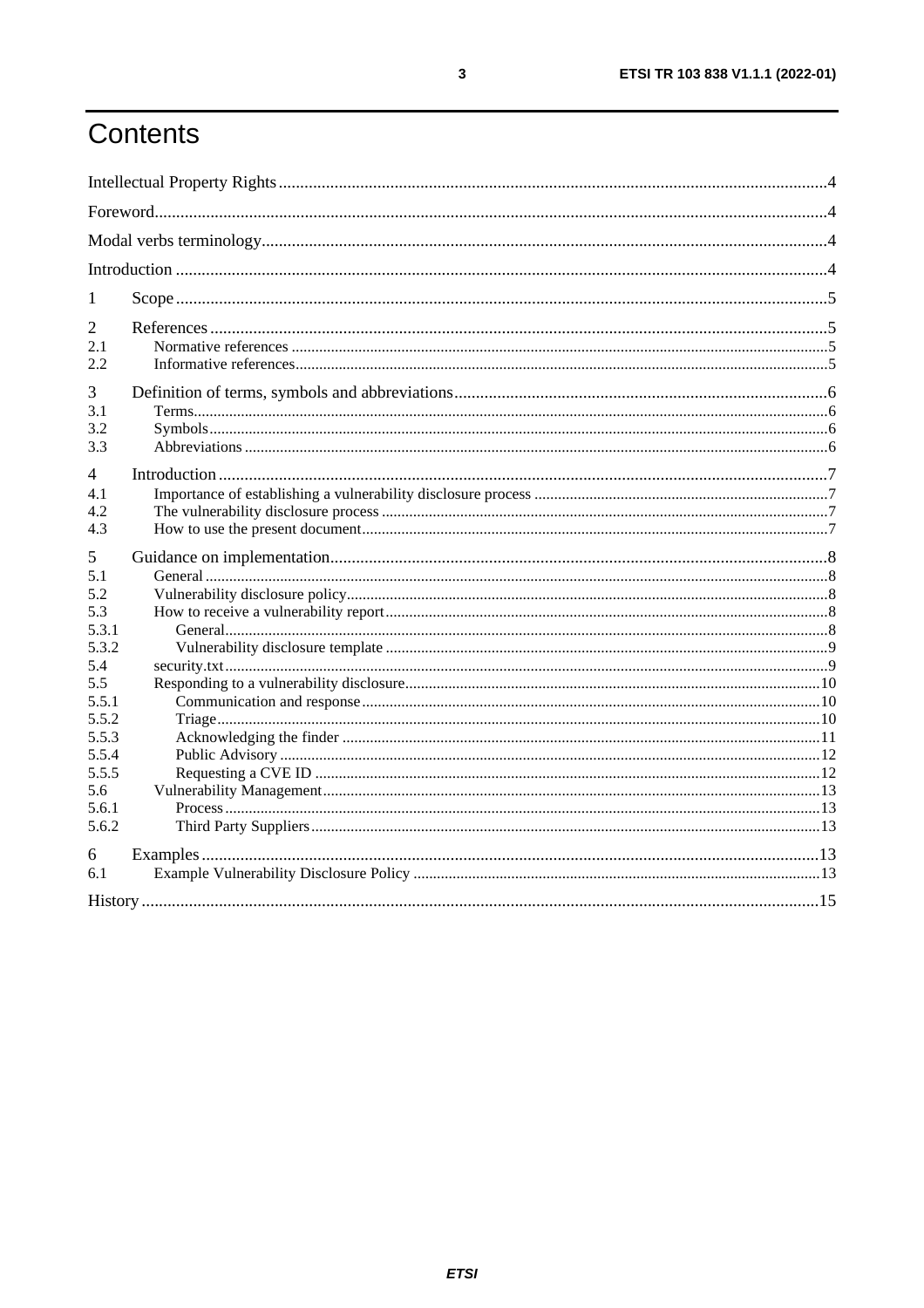# <span id="page-3-0"></span>Intellectual Property Rights

#### Essential patents

IPRs essential or potentially essential to normative deliverables may have been declared to ETSI. The declarations pertaining to these essential IPRs, if any, are publicly available for **ETSI members and non-members**, and can be found in ETSI SR 000 314: *"Intellectual Property Rights (IPRs); Essential, or potentially Essential, IPRs notified to ETSI in respect of ETSI standards"*, which is available from the ETSI Secretariat. Latest updates are available on the ETSI Web server ([https://ipr.etsi.org/\)](https://ipr.etsi.org/).

Pursuant to the ETSI Directives including the ETSI IPR Policy, no investigation regarding the essentiality of IPRs, including IPR searches, has been carried out by ETSI. No guarantee can be given as to the existence of other IPRs not referenced in ETSI SR 000 314 (or the updates on the ETSI Web server) which are, or may be, or may become, essential to the present document.

#### **Trademarks**

The present document may include trademarks and/or tradenames which are asserted and/or registered by their owners. ETSI claims no ownership of these except for any which are indicated as being the property of ETSI, and conveys no right to use or reproduce any trademark and/or tradename. Mention of those trademarks in the present document does not constitute an endorsement by ETSI of products, services or organizations associated with those trademarks.

**DECT™**, **PLUGTESTS™**, **UMTS™** and the ETSI logo are trademarks of ETSI registered for the benefit of its Members. **3GPP™** and **LTE™** are trademarks of ETSI registered for the benefit of its Members and of the 3GPP Organizational Partners. **oneM2M™** logo is a trademark of ETSI registered for the benefit of its Members and of the oneM2M Partners. **GSM**® and the GSM logo are trademarks registered and owned by the GSM Association.

# Foreword

This Technical Report (TR) has been produced by ETSI Technical Committee Cyber Security (CYBER).

# Modal verbs terminology

In the present document "**should**", "**should not**", "**may**", "**need not**", "**will**", "**will not**", "**can**" and "**cannot**" are to be interpreted as described in clause 3.2 of the [ETSI Drafting Rules](https://portal.etsi.org/Services/editHelp!/Howtostart/ETSIDraftingRules.aspx) (Verbal forms for the expression of provisions).

"**must**" and "**must not**" are **NOT** allowed in ETSI deliverables except when used in direct citation.

# Introduction

Security vulnerabilities are frequently discovered and, when they are, the finders of these vulnerabilities want to be able to report them directly to the organization who can fix the issue. These vulnerability reports provide an organization with valuable information, which it can use to improve the security of its products and services. It is therefore in the best interest of an organization to encourage vulnerability disclosure.

Having a clearly sign-posted disclosure process demonstrates that an organization takes security seriously. By providing such a process, organizations receive the information to address the vulnerability and to reduce the risk of compromise. This process also reduces the potential for reputational damage; by providing a way to report, and a defined policy of how the organization will respond, the vulnerability is responsibly managed and not publicly disclosed until it is fixed.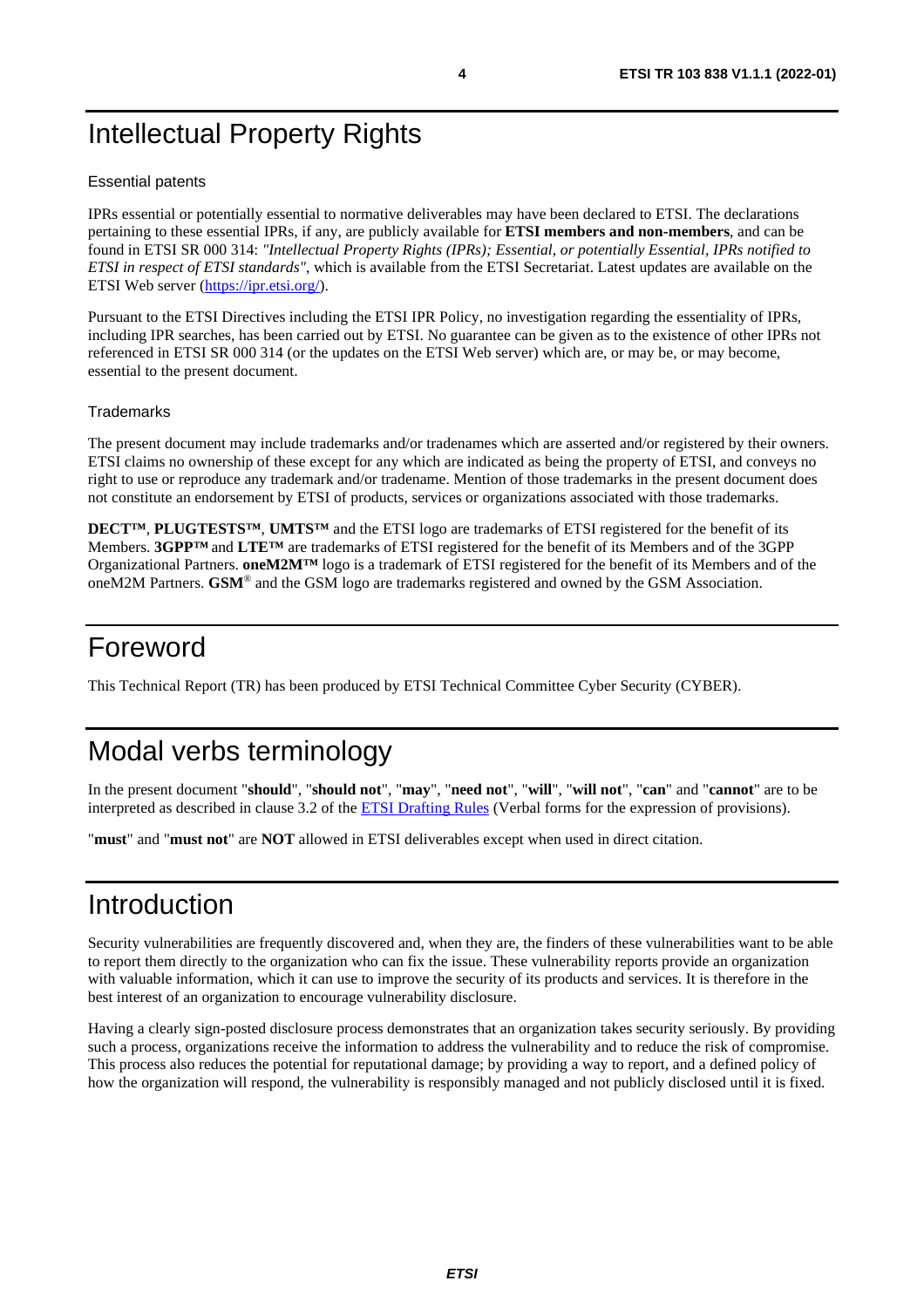### <span id="page-4-0"></span>1 Scope

The present document is for companies and organizations of all sizes who want to implement a vulnerability disclosure process. It is not intended to be a comprehensive guide to creating and implementing a vulnerability disclosure process, but instead focuses on the essential steps.

The present document contains generic advice on how to respond to and manage a vulnerability disclosure, a defined triage process, advice on managing vulnerabilities in third party products or suppliers, and an example vulnerability disclosure policy.

NOTE: Organizational programs specifically intended to encourage identification and hunting for vulnerabilities, such as bug bounty, are not specifically addressed by the present document.

This work is complementary to EN ISO/IEC 29147 [i.1], ETSI's own CVD process [\[i.11\]](#page-5-0) and can be used to support specifications including ETSI EN 303 645 [i.2].

### 2 References

### 2.1 Normative references

Normative references are not applicable in the present document.

### 2.2 Informative references

References are either specific (identified by date of publication and/or edition number or version number) or non-specific. For specific references, only the cited version applies. For non-specific references, the latest version of the referenced document (including any amendments) applies.

NOTE: While any hyperlinks included in this clause were valid at the time of publication, ETSI cannot guarantee their long term validity.

The following referenced documents are not necessary for the application of the present document but they assist the user with regard to a particular subject area.

- [i.1] EN ISO/IEC 29147: "Information technology Security techniques Vulnerability disclosure".
- [i.2] ETSI EN 303 645: "CYBER; Cyber Security for Consumer Internet of Things: Baseline Requirements".
- [i.3] IETF Draft Foudil Securitytxt: "A File Format to Aid in Security Vulnerability Disclosure", E. Foudil and Y. Shafranovich, IETF, 2021.
- NOTE: Available at<https://datatracker.ietf.org/doc/html/draft-foudil-securitytxt-12>.
- [i.4] MITRE Common Weakness Enumeration.
- NOTE: Available at [https://cwe.mitre.org.](https://cwe.mitre.org/)
- [i.5] FIRST CVSS v3.0: User Guide.
- NOTE: Available at [https://www.first.org/cvss/v3.0/user-guide.](https://www.first.org/cvss/v3.0/user-guide)
- [i.6] NIST National Vulnerability Database, Common Vulnerability Scoring System Calculator.
- NOTE: Available at<https://nvd.nist.gov/vuln-metrics/cvss/v3-calculator>.
- [i.7] ISO 8601: "Date and time format".
- NOTE: Available at<https://www.iso.org/iso-8601-date-and-time-format.html>.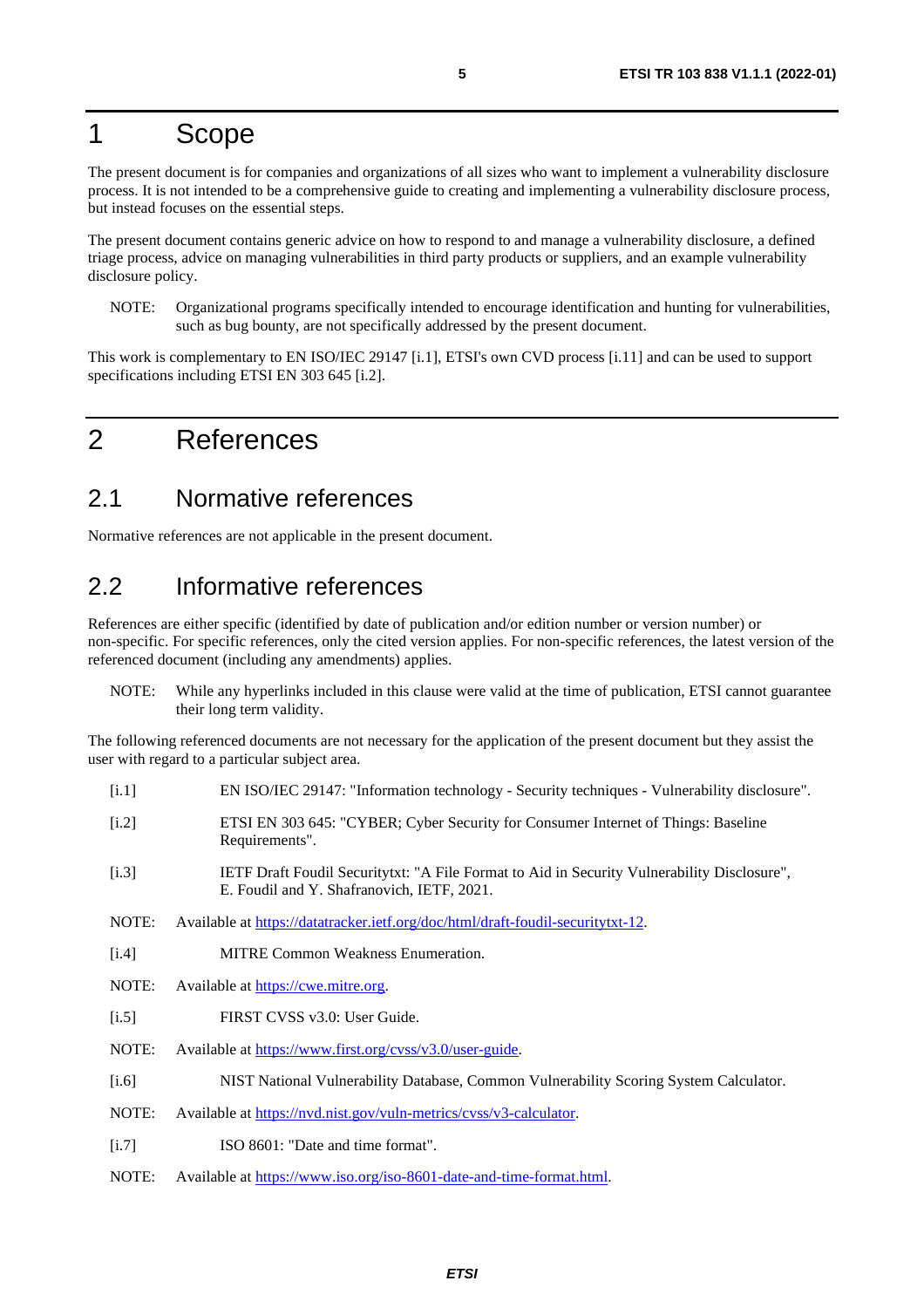#### <span id="page-5-0"></span>[i.8] IETF RFC 3339: "Date and Time on the Internet: Timestamps".

- NOTE: Available at<https://datatracker.ietf.org/doc/html/rfc3339>.
- [i.9] OASIS Common Security Advisory Framework.
- NOTE: Available at<https://oasis-open.github.io/csaf-documentation>.
- [i.10] Request CVE ID, MITRE.
- NOTE: Available at [https://www.cve.org/ResourcesSupport/ReportRequest#RequestCVEID](https://www.cve.org/ResourcesSupport/ReportRequest).
- [i.11] ETSI's Coordinated Vulnerability Disclosure (CVD) process.
- NOTE: Available at<https://www.etsi.org/standards/coordinated-vulnerability-disclosure?jjj=1642530129259>.

# 3 Definition of terms, symbols and abbreviations

#### 3.1 Terms

For the purposes of the present document, the following terms apply:

**exploit:** code that takes advantage of one or many vulnerabilities

**finder:** person who discovers and reports a vulnerability in a system, product or service

**payload:** malicious deliverable, delivered by the exploit

EXAMPLE: A keylogger is a malicious deliverable.

**vulnerability:** security defect or bug in a system, product or service

**vulnerability disclosure process:** course of action in which a finder tells the relevant entity of a vulnerability

NOTE: The vulnerability disclosure process is only part of the vulnerability management process.

**vulnerability management process:** course of action in which an organization addresses and remediates a disclosed vulnerability

#### 3.2 Symbols

Void.

#### 3.3 Abbreviations

For the purposes of the present document, the following abbreviations apply:

| <b>CSAF</b>  | <b>Common Security Advisory Framework</b>                            |
|--------------|----------------------------------------------------------------------|
| <b>CVD</b>   | Coordinated Vulnerability Disclosure                                 |
| <b>CVE</b>   | Common Vulnerabilities and Exposures                                 |
| <b>CVSS</b>  | Common Vulnerability Scoring System                                  |
| <b>CWE</b>   | <b>Common Weakness Enumeration</b>                                   |
| <b>ID</b>    | <b>IDentifier</b>                                                    |
| <b>IETF</b>  | Internet Engineering Task Force                                      |
| <b>IP</b>    | Internet Protocol                                                    |
| <b>ISO</b>   | International Organization for Standardization                       |
| N/A          | Not Applicable                                                       |
| <b>OASIS</b> | Organization for the Advancement of Structured Information Standards |
| <b>PGP</b>   | Pretty Good Privacy                                                  |
| <b>RFC</b>   | <b>Request For Comments</b>                                          |
|              |                                                                      |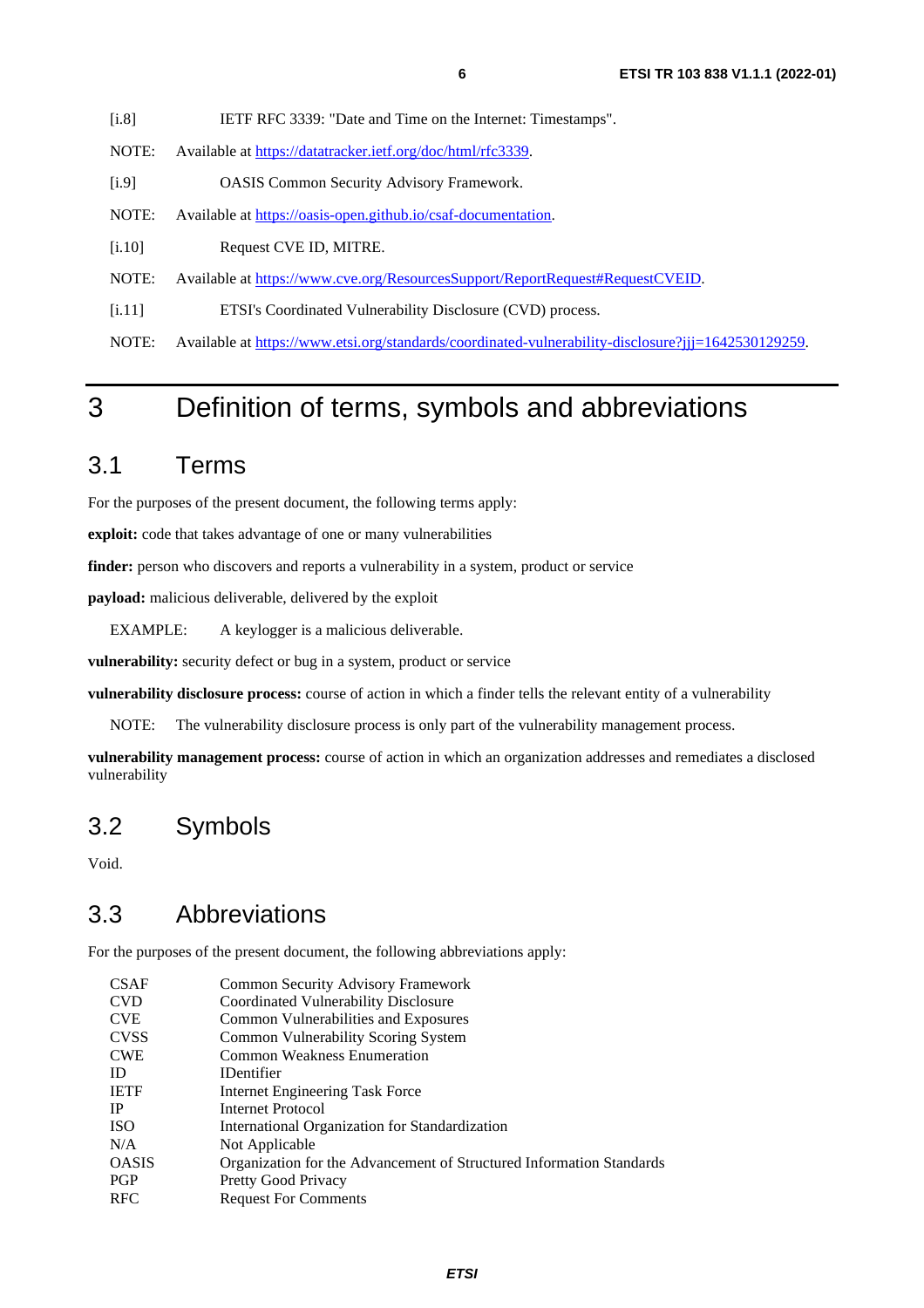# <span id="page-6-0"></span>4 Introduction

### 4.1 Importance of establishing a vulnerability disclosure process

Security plays a crucial role in the development and lifecycle of systems, products and services. At any time in the lifecycle, a vulnerability can be found that weakens the security if left unaddressed. If a vulnerability is found in development, this can be addressed before the product is released. Often, however, vulnerabilities are found after a system, product or service has been deployed. In this case, it can be difficult for the finder to know how or where to report the vulnerability.

To remedy this, an organization should have a vulnerability disclosure process. There are many reasons to do so:

- 1) A vulnerability disclosure process helps an organization to respond most effectively to a security vulnerability.
- 2) By providing a clear process, organizations can receive the information directly so the vulnerability can be addressed, and any associated risk reduced.
- 3) Vulnerability reports can provide organizations with valuable information that can be used to improve the security of systems, products and services.
- 4) The presence of a vulnerability disclosure process demonstrates that an organization takes security seriously.
- 5) By accepting and receiving vulnerability reports, organizations will reduce the number of vulnerabilities in their systems, products or services.
- 6) It allows organizations to engage constructively with finders. This engagement means the organization can receive valuable information that would otherwise be missed, or require additional time and effort to discover.

By contrast, if an organization does not provide a vulnerability disclosure route, finders who discover vulnerabilities may resort to public disclosure of the information. This public release can result in reputational damage and can lead to a compromise.

### 4.2 The vulnerability disclosure process

The vulnerability disclosure process should allow a finder to easily report a security vulnerability. A vulnerability disclosure process should also be easy to find. The process should also include vulnerabilities with third party products or suppliers (see clause 5.6.2).

Internally, the organization should have clear communication and escalation paths to ensure that the vulnerability information remains protected but gets to those who can address and resolve it.

A vulnerability disclosure process should:

- enable the disclosure of vulnerabilities, and
- be clear, simple and secure, and
- define how the organization will respond.

### 4.3 How to use the present document

The present document describes the essential components in creating and implementing a vulnerability disclosure process. It is intended as the basis for an organization's vulnerability disclosure process and to align with the organization's vulnerability management process.

NOTE: Implementing a vulnerability disclosure process and receiving the vulnerability is only the beginning of the vulnerability management process.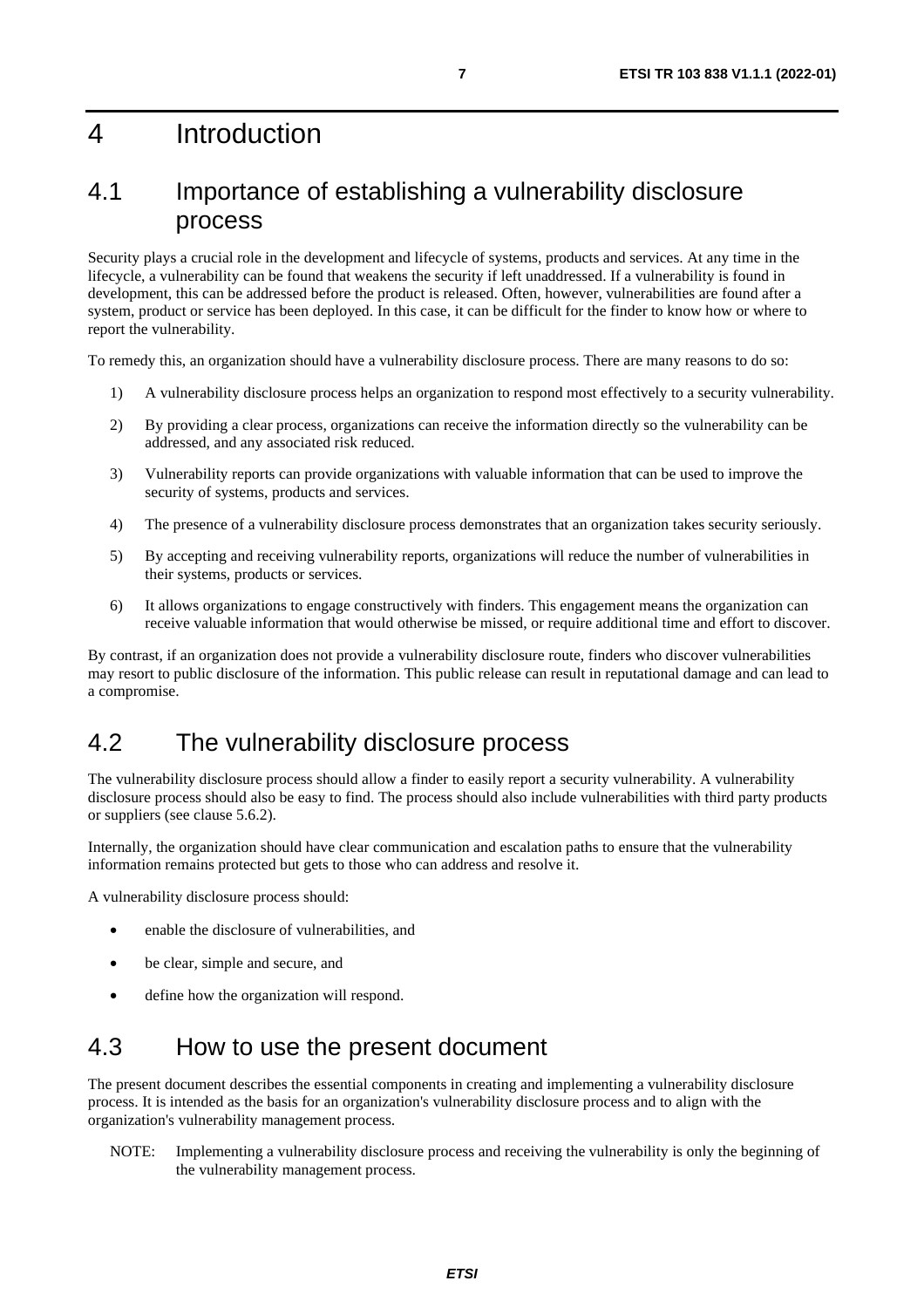# <span id="page-7-0"></span>5 Guidance on implementation

### 5.1 General

An organization's vulnerability disclosure process should be clear and simple to use. Submissions of vulnerability reports can be undertaken in a range of ways, including a secure web form on an organization's website or using a dedicated vulnerability disclosure platform.

Regardless of how reports are submitted, the process should be easy to find. There should be an easy to find page on an organization's website that clearly states both its vulnerability disclosure policy and where to report the vulnerability. Using a standard name and location is a key part in ensuring the process is easily found and understood.

EXAMPLE: An organization includes a 'Vulnerability Disclosure' section on the 'Contact Us' web page on its website. It also publishes a security.txt file [\[i.3](#page-4-0)] containing the information.

Organizational staff, especially those who manage external communications, should be made aware of the vulnerability disclosure process.

# 5.2 Vulnerability disclosure policy

By providing a clear policy, organizations define what they expect from someone disclosing a vulnerability, as well as what they will do in response. This enables the organization and the finder to confidently work within an agreed framework.

EN ISO/IEC 29147 [[i.1](#page-4-0)] defines the minimum requirements for a vulnerability disclosure policy. In its basic form, a vulnerability disclosure policy should contain all of the following information:

- how an organization wants to be contacted
- secure communication options

EXAMPLE: A secure web form.

- what information the finder can include in the report
- what the finder can expect to happen
- guidance on what is in and out of scope

The vulnerability disclosure policy can include guidance on the actions a finder should and should not do. This can include vulnerability classes that are deemed out of scope, for example testing for denial of service.

An example of a basic vulnerability disclosure policy comprising these elements is given in clause 6.1 of the present document.

### 5.3 How to receive a vulnerability report

#### 5.3.1 General

A secure web form should be used for a finder to report a vulnerability. A web form is the easiest way to report a vulnerability and so it is preferred by finders. A web form is a structured way to ensure all the required information is provided.

The secure web form should allow for anonymous vulnerability reports. An incentive may be given for a finder to provide contact details. The web form can be provided as part of a commercial vulnerability disclosure platform.

Each report should be automatically assigned a unique reference number to allow both finder and organization to track the ticket.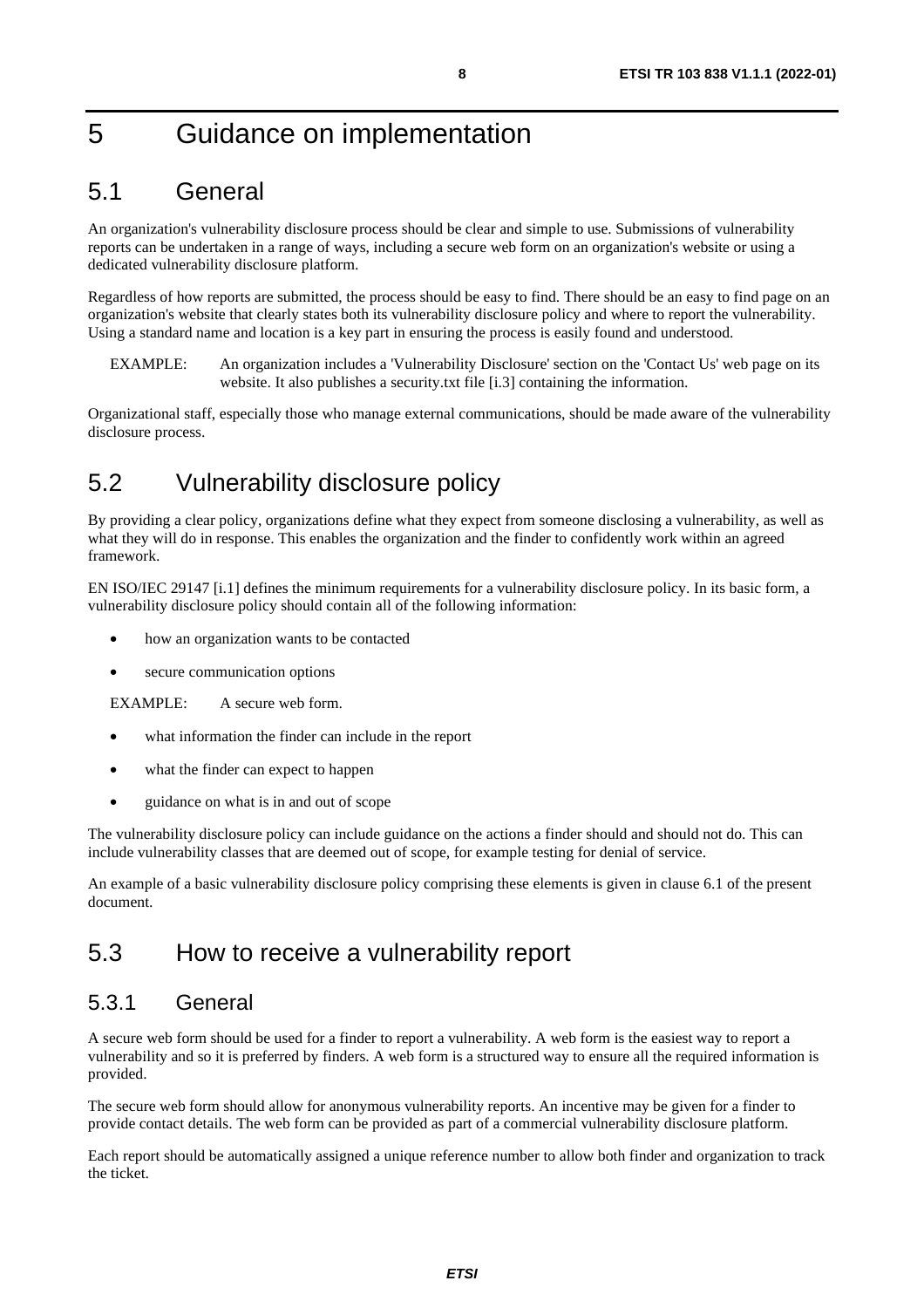<span id="page-8-0"></span>To reduce junk or spam reports, consideration should be given to rate limiting the number of submissions allowed in a period of time, or implementing a challenge-response test.

#### 5.3.2 Vulnerability disclosure template

This clause details the standard information that should be submitted in a vulnerability report. Text in brackets is for information only and may be excluded.

#### **Vulnerability Details (Mandatory)**

- Asset (web address, IP Address, product or service name)
- Weakness (such as a CWE [\[i.4\]](#page-4-0)) (optional)
- Severity (this can be calculated via CVSS v3.0 [\[i.5\]](#page-4-0) [\[i.6](#page-4-0)]) (optional)
- Title of vulnerability (mandatory)
- Description of vulnerability (mandatory), including all of the following:
	- a summary of the vulnerability
	- steps to reproduce the vulnerability
	- supporting files
	- possible mitigations or recommendations
	- Impact (what could an attacker do?) (mandatory)

#### **Contact Details (Optional)**

- Name
- Email Address

### 5.4 security.txt

One of the most important elements of a vulnerability disclosure process is that it can be found when needed. Security.txt [[i.3](#page-4-0)] is a draft IETF Internet standard that describes a text file that holds details of the vulnerability disclosure process, which webmasters can host in the "/.well-known" directory of the domain root. The purpose of security.txt is to advertise the organization's vulnerability disclosure process so that someone can quickly find all of the information needed to report a vulnerability.

The security.txt file contains three important fields:

- CONTACT: How finders should report vulnerabilities. Ideally a link to a secure web form. If contact is via email, the Encryption field should link to the PGP public key to be used for encrypted communication.
- EXPIRES: Indicates the date and time after which the data contained in the "security.txt" file is considered stale and should not be used. The value of this field is formatted according to the Internet profile of ISO 8601 [[i.7](#page-4-0)] as defined in IETF RFC 3339 [\[i.8\]](#page-5-0). It is recommended that the value of this field be less than a year into the future to avoid staleness.
- POLICY: A link to the organization's vulnerability disclosure policy.

The ENCRYPTION field is optional. If the ENCRYPTION field is used, it should link to the PGP public key that an organization wants to be used for encrypted communication.

The security.txt file should be published to all of the domains and subdomains of an organization, in the standard location of /.well-known/security.txt

EXAMPLE 1: A security.txt file that only applies to example.com would be found at the location: https://example.com/.well-known/security.txt.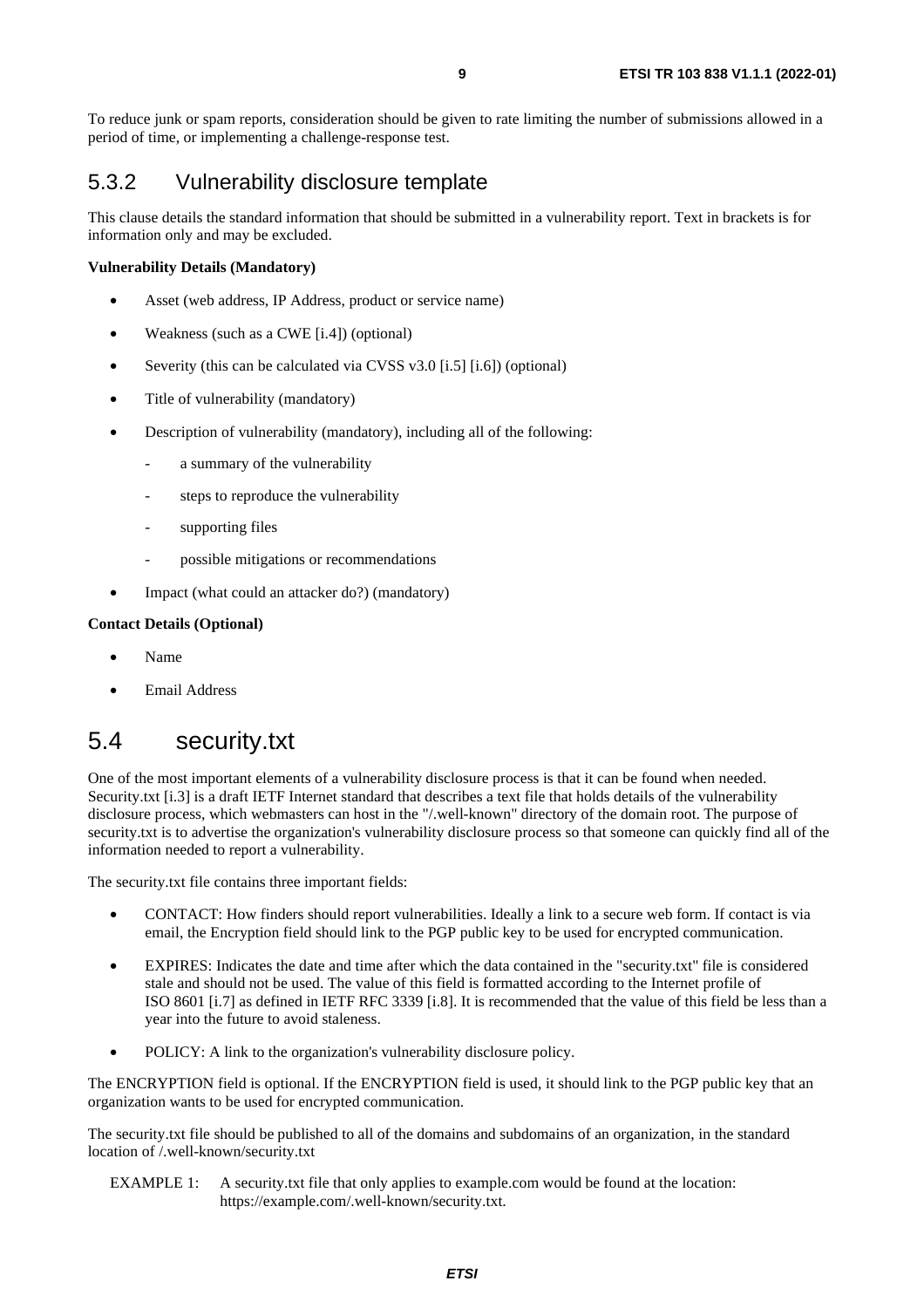### <span id="page-9-0"></span>5.5 Responding to a vulnerability disclosure

#### 5.5.1 Communication and response

Without a vulnerability disclosure process, an organization can receive unsolicited messages from a finder detailing a vulnerability. But even if an organization does have a process in place, good communication is important in ensuring a positive vulnerability disclosure experience. This clause contains guidance for organizations that can help to ensure good communication and maintain a positive relationship with the finder. Adequate care should be taken with any attachments and web links that may form part of the vulnerability disclosure:

- 1) An organization should not ignore the report. An organization should respond promptly to the finder and should thank them for their report. At this early stage, an organization should reiterate its vulnerability disclosure process as detailed in its published policy.
- EXAMPLE: An organization responds quickly to a vulnerability report to thank the finder and reminds the finder of the policy's stated triage time. This feedback promotes trust and encourages engagement, making a finder more inclined to help an organization again in the future.
- 2) An organization should not force the finder to sign documents such as non-disclosure agreements. This is because the individual is simply looking to ensure the vulnerability is fixed.
- 3) The process should escalate the report to the correct party in the organization who is responsible for the affected product or service. This party should perform triage (see clause 5.5.2) on the report to establish if the vulnerability does exist and if so, what its severity and impact is.
- 4) If more information is needed to confirm and remediate the issue, an organization should politely request that additional information from the finder.
- 5) Once triage is complete, an organization should promptly inform the finder to let them know that the issue is being managed. An organization need not provide technical information or commit to timescales.
- 6) If the issue takes a significant amount of time to remediate, the organization should send periodic updates back to the finder, such as fortnightly.
- 7) Once the issue is remediated, the organization should let the finder know. The finder may retest the issue to confirm the fix.
- 8) The organization should consider publicly acknowledging and thanking the finder, as this creates a sense of trust and transparency.

#### 5.5.2 Triage

Triage is an important function for the success of a vulnerability disclosure process. Triage ensures that there is an assessment of the report, its severity and likely impact to the organization. It avoids rushed or incorrect responses to a vulnerability disclosure. The information found as a result of triage (severity and impact) should be used to assign a priority to remediating the vulnerability.

The triage process may be performed by an in-house team, or may be outsourced. In both cases, it should be undertaken by technical staff who understand security vulnerabilities and how they can impact the specific organization.

Adequate care should be taken and security protections in place when working with proof-of-concept code in the triage stage.

EXAMPLE: A team uses a sandboxed environment for executing proof-of-concept code and testing against a representative, non-live system.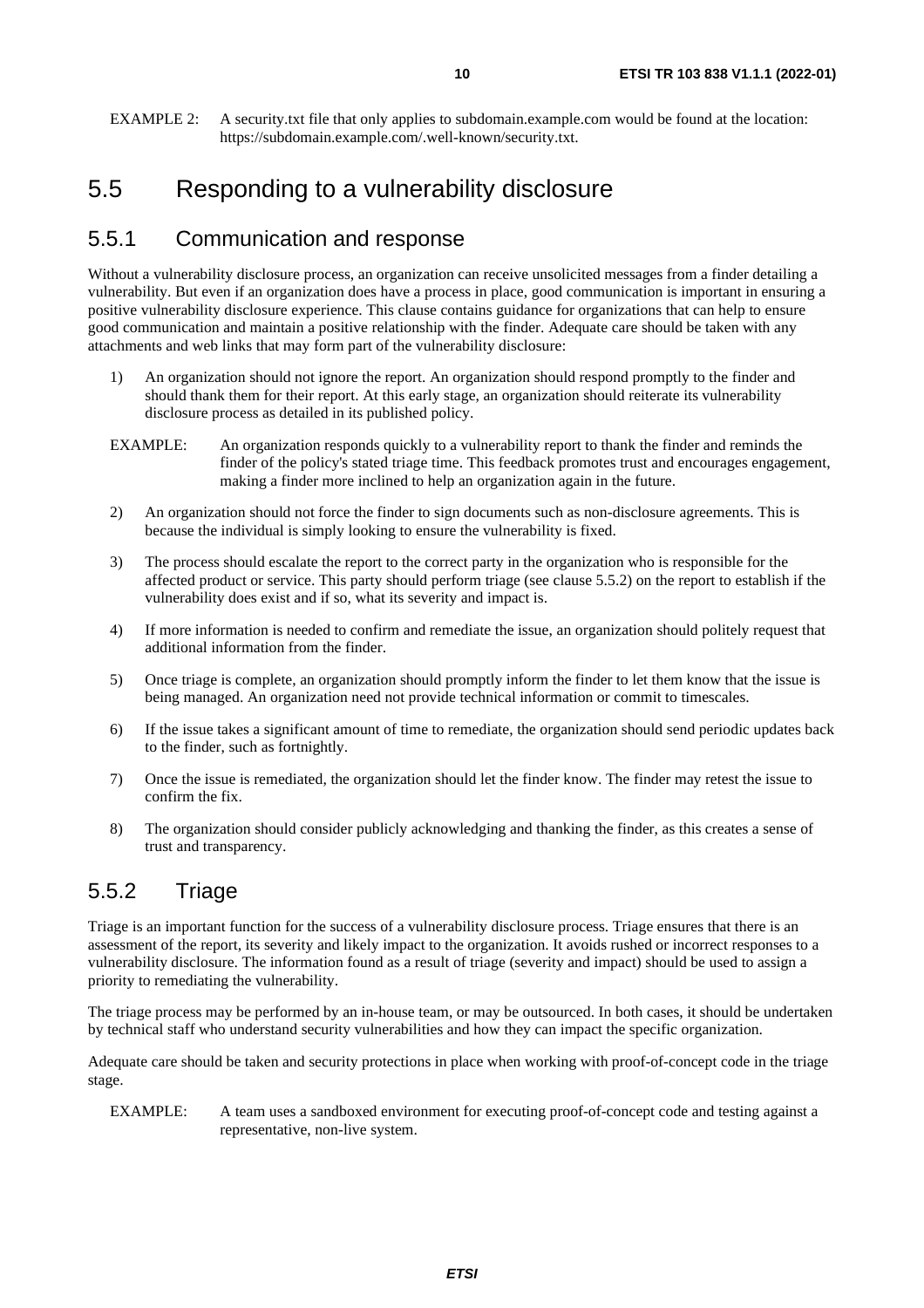<span id="page-10-0"></span>The triage process should comprise the following four stages:

1) Understanding:

The triage team should understand the technology used, the application and the purpose of the product or service being tested and the organization's strategic aims. Together, these can be used to assess the business impact.

2) Criticality:

The triage team should assess the criticality of the vulnerability. Assessing the criticality means assessing the impact on Confidentiality, Integrity and Availability. Standard ways include assigning a CVSS score [\[i.5](#page-4-0)] and [[i.6](#page-4-0)]. This should also take into consideration how easy the vulnerability could be exploited by an attacker.

3) Communications:

Ensuring effective communications with the finder is important for an effective triage process (see clause 5.5.1). The triage function should be undertaken in the stated timeframe and status updates should be provided promptly to the finder.

4) Report Status:

A vulnerability report should be marked in one of the following states, which describes where the ticket is in the process:

- Open:
	- New: The report has not yet been triaged.
	- Triaged: The report has been triaged and assessed as a valid vulnerability.
	- Assigned: The report has been passed to the relevant team for remediation.
- Closed:
	- Duplicate: The report is the same as another report. This status should be annotated with the ticket number of the original.
	- Remediated: The report has been remediated. The finder may re-test to ensure the fix is complete.
	- Informative: The report contained useful security information but does not warrant remediation.
	- N/A: The report is spam, not going to be fixed, out of scope, or not a security vulnerability.

#### 5.5.3 Acknowledging the finder

Once the reported vulnerability has been remediated, an organization should consider acknowledging the finder. Acknowledgement may be included in the public advisory (see clause 5.5.4). However, if there is no public advisory, acknowledgment may be provided in other ways, such as:

- Named in a 'hall of fame' web page on the organization's website
- A letter of appreciation
- Merchandise, such as a challenge coin or company-branded gift

Before public acknowledgement, the organization should consult the finder to ensure that the finder is happy with the content of the acknowledgement, and that they would like to be publicly acknowledged.

If the vulnerability disclosure process is outsourced to a dedicated vulnerability disclosure platform, they may acknowledge the finder through awarding a different number of points depending on how the report has been triaged.

EXAMPLE: A valid report receives more points that a duplicate report and out of scope reports can remove points.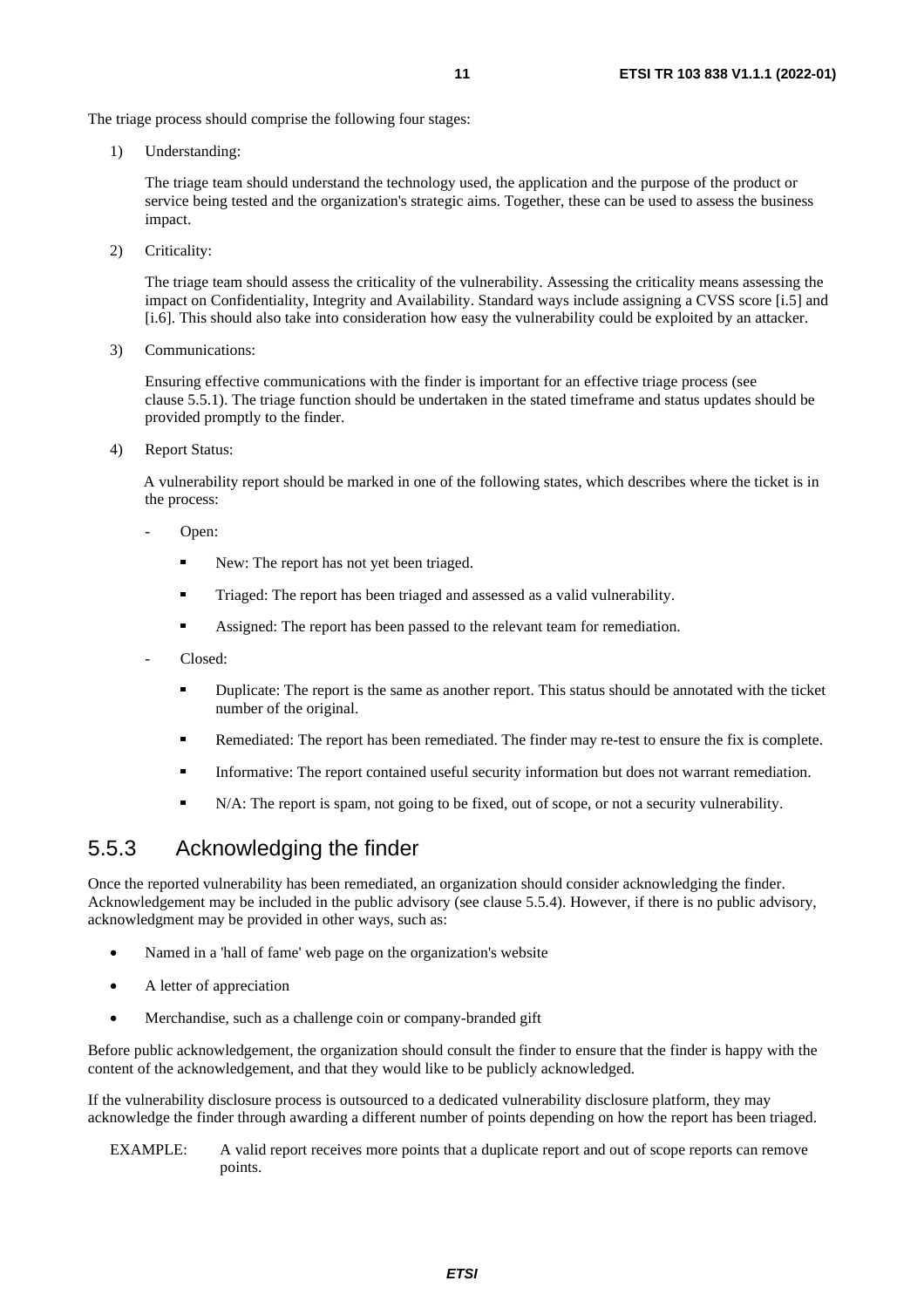#### <span id="page-11-0"></span>5.5.4 Public Advisory

Once the reported vulnerability has been remediated, an organization should consider creating a public advisory. A public advisory ensures that customers and stakeholders are aware of the vulnerability and the associated risks, and have the requisite remediation advice.

The advisory should include accurate information to allow the reader to understand the impact of the vulnerability and how it might affect systems they are responsible for. It should not include detailed technical information that would make exploiting the vulnerability easier, such as proof-of-concept code.

The advisory should include the date it was originally published and the date of the latest revision. Changes to the advisory should be highlighted to ensure the reader can easily see what has changed, especially if this changes the impact or mitigations.

If the remediation removes, limits or changes functionality, this should be highlighted. Where possible, a best practice alternative solution should be provided.

The advisory should include all of the following information:

- **Description**
- Impact
- Exploitability (how easy is the vulnerability to exploit)
- Remediation/mitigation
- Acknowledgement of the finder (if they wish to be credited)

As well as a text-based advisory, an organization may provide a machine-readable version.

EXAMPLE: A machine-readable advisory can be created using the OASIS Common Security Advisory Framework (CSAF) [[i.9](#page-5-0)].

In parallel to creating a public advisory, an organization may request the assignment of a CVE ID [\[i.10](#page-5-0)], though creating a CVE ID in isolation is not the appropriate mechanism for publicly disclosing vulnerabilities (see clause 5.5.5).

#### 5.5.5 Requesting a CVE ID

The mission of the Common Vulnerabilities and Exposures (CVE) programme is to identify, define, and catalogue publicly disclosed vulnerabilities. A CVE Identifier (ID) is a standard for uniquely naming publicly disclosed vulnerabilities pertaining to specific versions of software or codebases. This allows someone to refer to a CVE ID and know they are talking about a specific, unique vulnerability.

Once a vulnerability has been received by the organization, they may request the assignment of a CVE ID via a CVE Naming Authority. This process verifies whether the issue has already been reported or if another CVE ID has already been assigned for the issue.

NOTE: CVE is a dictionary of publicly disclosed vulnerabilities that uses publicly disclosed vulnerability information as its source of information. Therefore, a CVE ID is not the appropriate mechanism for publicly disclosing vulnerabilities.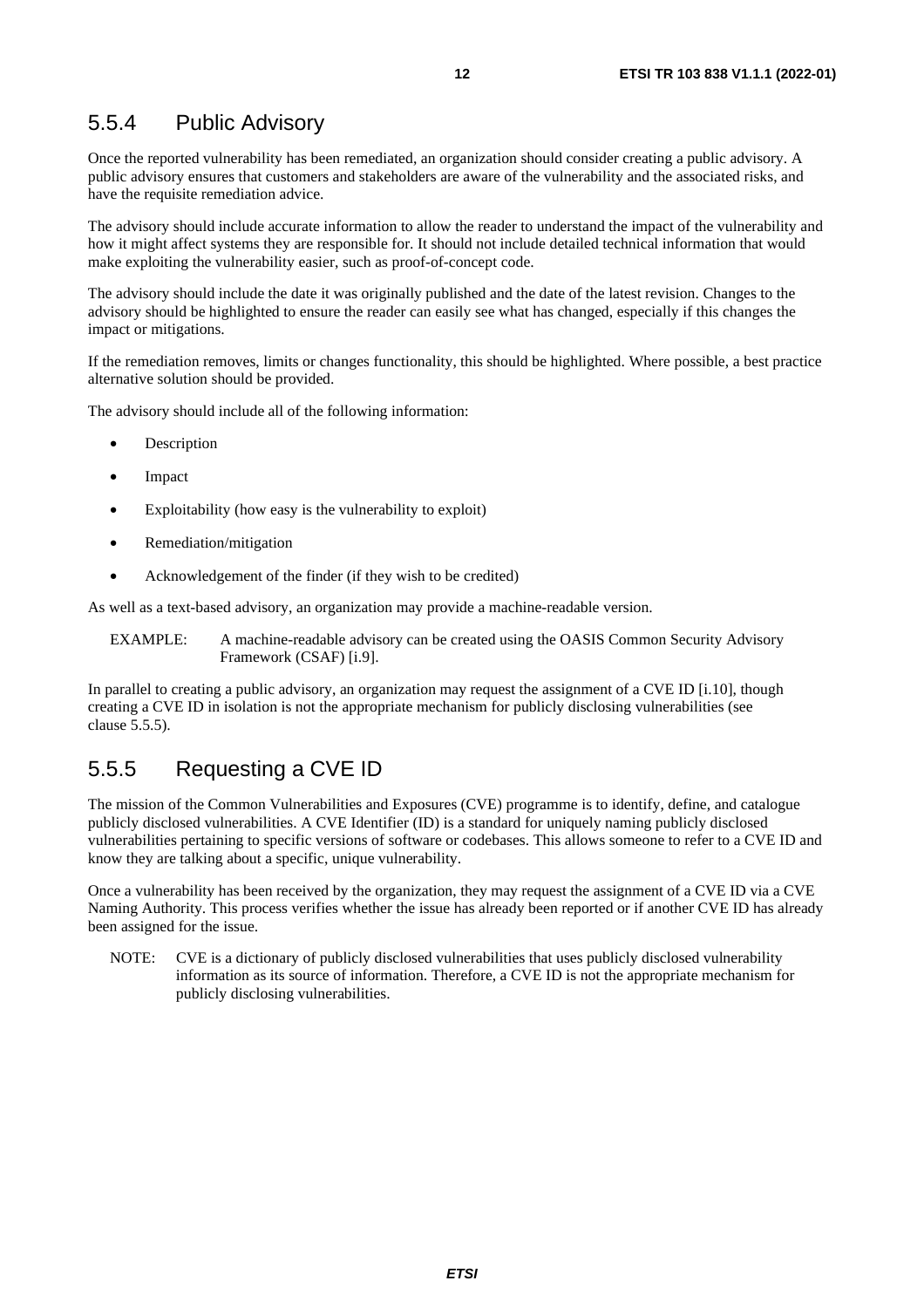# <span id="page-12-0"></span>5.6 Vulnerability Management

#### 5.6.1 Process

Typically a vulnerability disclosure process is implemented once the product or service is already live. However, the most effective vulnerability disclosure process forms part of a wider vulnerability management framework. New products and services should be designed with vulnerability disclosure and vulnerability management as an integrated part of their lifecycle.

Vulnerability management is a process that enables an organization to know what vulnerabilities are present within their organization, products or services on a regular basis. This process should include all of the following steps:

- 1) Identification: includes secure development lifecycle, vulnerability scans, penetration testing and vulnerability disclosure
- 2) Assessment: includes triage, severity and priority
- 3) Mitigation: steps to remediate the vulnerability
- 4) Feedback and improvement to remove root causes

A vulnerability disclosure process forms part of the identification stage and can provide a reporting process for tactical security issues. The triage and assessment process ensures that vulnerability reports are addressed in severity and priority order. However, without vulnerability management, an organization can expend vast resources simply fixing reported security vulnerabilities and not addressing the underlying causes of the security issues.

Each vulnerability is triaged and assessed in the same way to ensure a consistent severity and priority. This ensures that organizations stop focusing on isolated security fixes. An organization should have a process to understand the root causes of their vulnerabilities; this allows them to take steps to mitigate against those causes across the organization, product or service portfolio.

#### 5.6.2 Third Party Suppliers

A vulnerability can be reported in a third party product or service where that product or service is included as a part of the product or service covered by the vulnerability disclosure process. In this case, it is important to establish as much information as possible from the finder, such as any CVEs assigned to the vulnerability. This will help to ensure the correct mitigation is put in place. If the vulnerability was previously not known, then information detailing the specific vulnerability should be securely disclosed to the third party.

A vulnerability can be reported on a system managed by a third party. In this case, the service level agreement should include who covers the costs of mitigation and in what timeframe the mitigation will be applied.

# 6 Examples

# 6.1 Example Vulnerability Disclosure Policy

# Introduction

(Add an introduction to your organization.)

This vulnerability disclosure policy applies to any vulnerabilities you are considering reporting to us (the "Organization"). We recommend reading this vulnerability disclosure policy fully before you report a vulnerability and always acting in compliance with it.

We value those who take the time and effort to report security vulnerabilities according to this policy. However, we do not offer monetary rewards for vulnerability disclosures.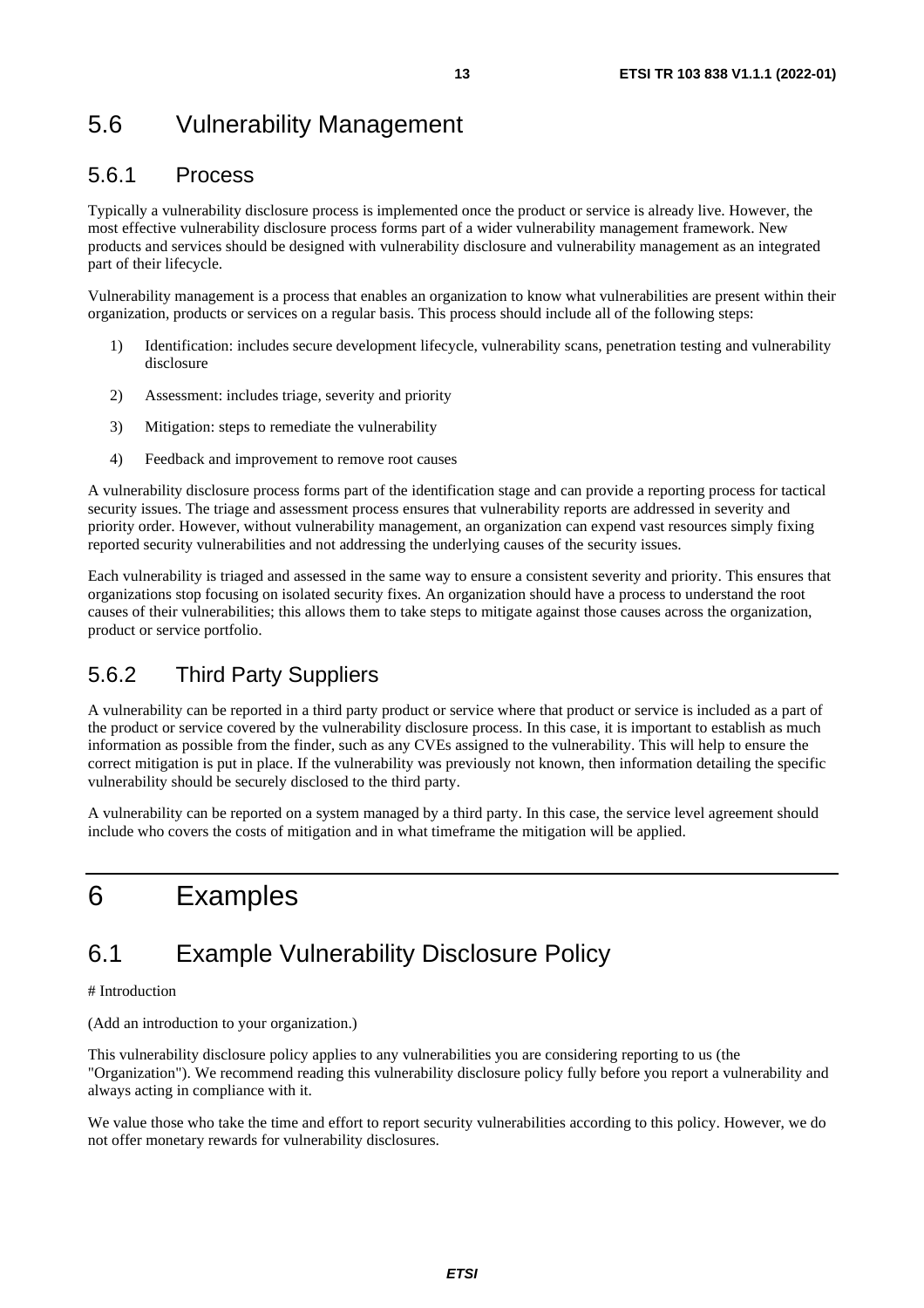#### # Reporting

If you believe you have found a security vulnerability, please submit your report to us using the following link/email:

[insert link/email]

In your report please include:

Vulnerability Details:

- Asset (web address, IP Address, product or service name) where the vulnerability can be observed
- Weakness (e.g. CWE) (optional)
- Severity (e.g. CVSS v3.0) (optional)
- Title of vulnerability (mandatory)
- Description of vulnerability (this should include a summary, supporting files and possible mitigations or recommendations) (mandatory)
- Impact (what could an attacker do?) (mandatory)
- Steps to reproduce. These should be a benign, non-destructive, proof of concept. This helps to ensure that the report can be triaged quickly and accurately. It also reduces the likelihood of duplicate reports, or malicious exploitation of some vulnerabilities, such as sub-domain takeovers

Optional Contact Details:

- Name
- Email Address

#### # What to expect

After you have submitted your report, we will respond to your report within 5 working days and aim to triage your report within 10 working days. We will also aim to keep you informed of our progress.

Priority for remediation is assessed by looking at the impact, severity and exploit complexity. Vulnerability reports might take some time to triage or address. You are welcome to enquire on the status but should avoid doing so more than once every 14 days. This allows our teams to focus on the remediation.

We will notify you when the reported vulnerability is remediated, and you may be invited to confirm that the solution covers the vulnerability adequately.

Once your vulnerability has been resolved, we welcome requests to disclose your report. We would like to unify guidance to affected users, so please do continue to coordinate public release with us.

# Guidance

Do NOT:

- Break any applicable law or regulations
- Access unnecessary, excessive or significant amounts of data
- Modify data in the Organization's systems or services
- Use high-intensity invasive or destructive scanning tools to find vulnerabilities
- Attempt or report any form of denial of service, e.g. overwhelming a service with a high volume of requests
- Disrupt the Organization's services or systems